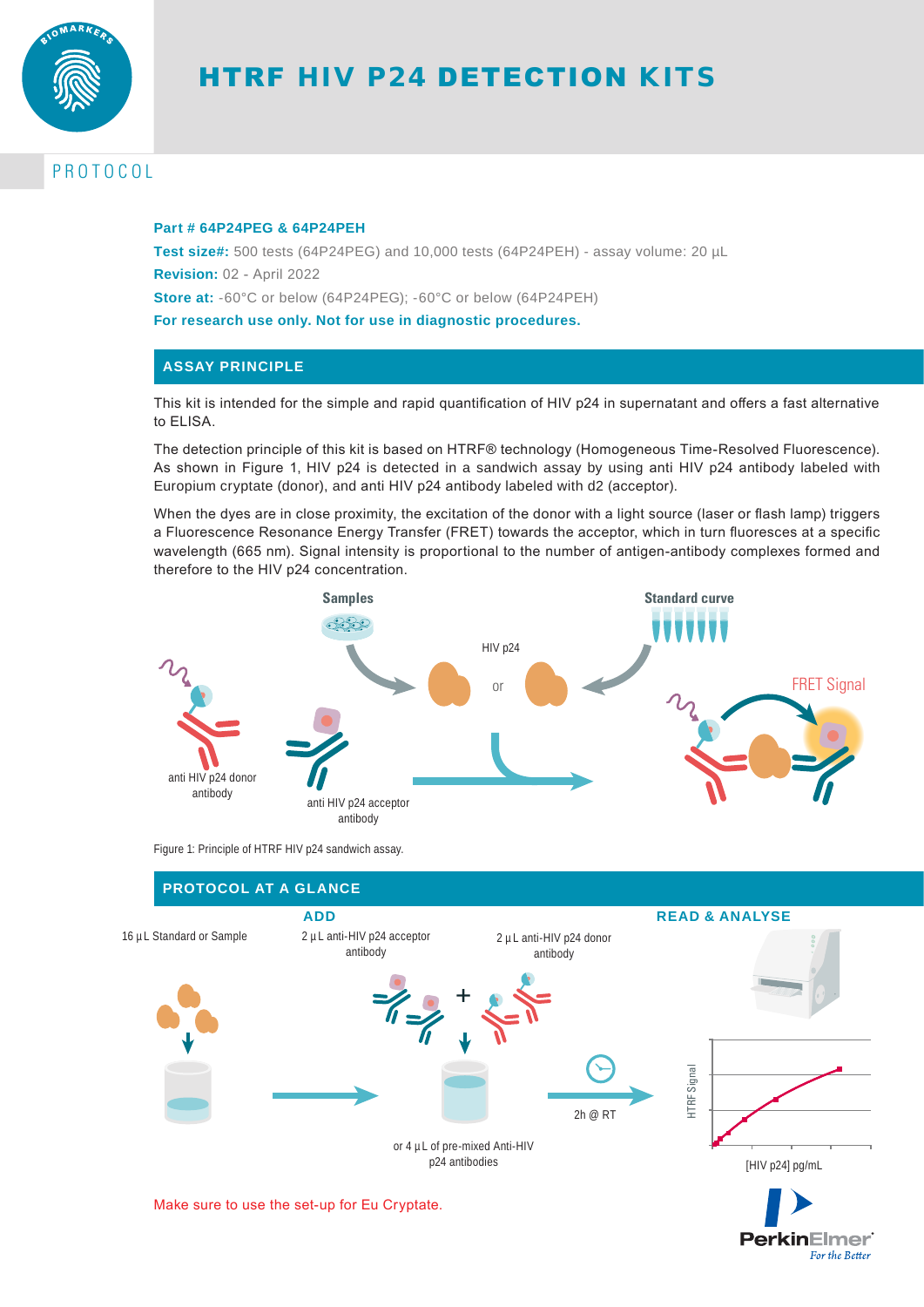#### **MATERIALS PROVIDED:**

| <b>KIT COMPONENTS</b>        | <b>500 TESTS *</b><br><b>CAT#64P24PEG</b> | 10,000 TESTS *<br><b>CAT # 64P24PEH</b> |
|------------------------------|-------------------------------------------|-----------------------------------------|
| HIV p24 Standard             | 1 vial - $50 \mu L$                       | 1 vial - 50 µL                          |
| Frozen                       | $200$ ng/mL                               | $200$ ng/mL                             |
|                              | 1 vial - 20 µL                            | 1 vial $-0.4$ mL                        |
| HIV p24 Eu Cryptate Antibody | Frozen - 50X                              | Frozen - 50X                            |
|                              | 1 vial - 20 µL                            | $1$ vial - $0.4$ mL                     |
| HIV p24 d2 Antibody          | Frozen - 50X                              | Frozen - 50X                            |
| Diluent #5 **                | 1 vial                                    | 1 vial                                  |
| 5X                           | 2 mL                                      | 130 mL                                  |
| Detection buffer ***         | 2 vials                                   | 1 vial                                  |
|                              | $1.5$ mL                                  | $50$ mL                                 |
| ready-to-use                 | Detection Buffer #3                       | Detection Buffer #3                     |

\* When used as advised, the two available kit sizes will provide sufficient reagents for 500 tests and 10,000 tests respectively in 20 µL final volume..

Assay volumes can be adjusted proportionally to run the assay in 96 or 1536 well microplates.

\*\* Medium like cell culture medium can be an alternative to the diluent.

\*\*\* The Detection buffer is used to prepare working solutions of acceptor and donor reagents.

#### **PURCHASE SEPARATELY:**

• HTRF®-Certified Reader. Make sure the setup for Eu Cryptate is used.

For a list of HTRF-compatible readers and set-up recommendations, please visit www.cisbio.com/compatible-readers

• Small volume (SV) detection microplates. For information about microplate recommendations, please visit our website at: cisbio. com/microplates-recommendations

#### **STORAGE AND STABILITY**



Store the kit at -60°C or below.

Under proper storage conditions, reagents are stable until the expiry date indicated on the label. Diluent and detection buffer are shipped frozen, but can be stored at 2-8°C in your premises.

If lyophilized, reconstituted reagents, antibodies, and standard stock solutions may be frozen and thawed only once. To avoid freeze/thaw cycles, it is recommended to dispense remaining stock solutions into disposable plastic vials for storage at -60°C or below .

Reagents

Volume of HIV p24 standard aliquots should not be under 10 µL.

#### **REAGENT PREPARATION**

#### **BEFORE YOU BEGIN:**

- It is very important to prepare reagents in the specified buffers. The use of an incorrect diluent may affect reagent stability and assay results.
- Thaw the frozen reagents at room temperature, allow them to warm up to room temperature for at least 30 mins before use
- Before use, allow Diluent and Detection buffer to warm up at room temperature and homogenize them with a vortex.
- Antibody solutions must be prepared in individual vials and can be mixed prior to dispensing.
- HIV p24 standards (for standard curve) must be prepared in diluent or in the same medium as the samples.

## **TAKE CARE TO PREPARE STOCK AND WORKING SOLUTIONS ACCORDING TO THE DIRECTIONS FOR THE KIT SIZE YOU HAVE PURCHASED.**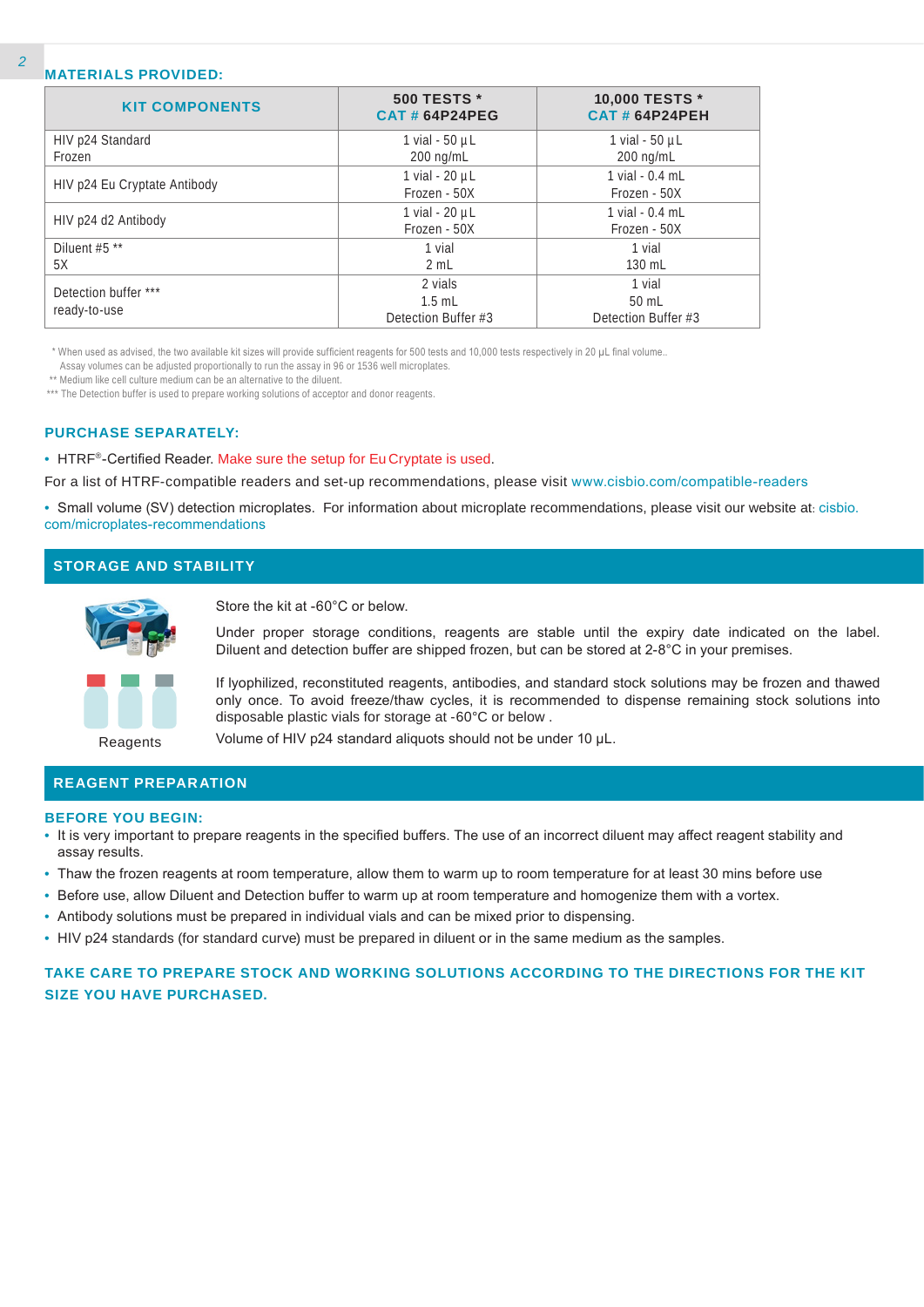### **TO PREPARE REAGENT STOCK SOLUTIONS:**

| <b>500 TESTS KIT - 64P24PEG</b>                                                                                                                                                                                                                                                                                                |                                   | 10,000 TESTS KIT - 64P24PEH |                                                                                                                                                                                                                                                                                                                                  |  |  |
|--------------------------------------------------------------------------------------------------------------------------------------------------------------------------------------------------------------------------------------------------------------------------------------------------------------------------------|-----------------------------------|-----------------------------|----------------------------------------------------------------------------------------------------------------------------------------------------------------------------------------------------------------------------------------------------------------------------------------------------------------------------------|--|--|
|                                                                                                                                                                                                                                                                                                                                | Anti-HIV p24 Eu Cryptate antibody |                             |                                                                                                                                                                                                                                                                                                                                  |  |  |
| Thaw the HIV p24 Eu Cryptate antibody . Mix gently.<br>This 50X stock solution can be frozen and stored<br>at -60°C or below. To avoid freeze/thaw cycles, it is<br>recommended to dispense remaining stock solutions<br>into disposable plastic vials for storage at -60°C or<br>below.                                       |                                   |                             | Thaw the HIV p24 Eu Cryptate antibody . Mix gently.<br>This 50X stock solution can be frozen and stored<br>at -60°C or below. To avoid freeze/thaw cycles, it is<br>recommended to dispense remaining stock solutions<br>into disposable plastic vials for storage at -60°C or<br>below.                                         |  |  |
|                                                                                                                                                                                                                                                                                                                                |                                   | Anti-HIV p24 d2 antibody    |                                                                                                                                                                                                                                                                                                                                  |  |  |
| Thaw the HIV p24 d2 antibody . Mix gently.<br>This 50X stock solution can be frozen and stored<br>at -60°C or below. To avoid freeze/thaw cycles, it is<br>recommended to dispense remaining stock solutions<br>into disposable plastic vials for storage at -60°C or<br>below.                                                |                                   |                             | Thaw the HIV p24 d2 antibody . Mix gently.<br>This 50X stock solution can be frozen and stored<br>at -60°C or below. To avoid freeze/thaw cycles, it is<br>recommended to dispense remaining stock solutions<br>into disposable plastic vials for storage at -60°C or<br>below.                                                  |  |  |
| HIV p24 Standard                                                                                                                                                                                                                                                                                                               |                                   |                             |                                                                                                                                                                                                                                                                                                                                  |  |  |
| Thaw the HIV p241 standard stock solution (200 ng/<br>mL) at RT. Mix gently. To avoid freeze/thaw cycles, it<br>is recommended to dispense remaining stock solution<br>into disposable plastic vials for storage at -60°C or<br>below.                                                                                         |                                   |                             | Thaw the HIV p241 standard stock solution (200 ng/<br>mL) at RT. Mix gently. To avoid freeze/thaw cycles, it<br>is recommended to dispense remaining stock solution<br>into disposable plastic vials for storage at -60°C or<br>below.                                                                                           |  |  |
| <b>Diluent</b>                                                                                                                                                                                                                                                                                                                 |                                   |                             |                                                                                                                                                                                                                                                                                                                                  |  |  |
| Dilute 5-fold the 5 X diluent #5 with distilled water:<br>homogenize the 5 X diluent #5 with a vortex and add 1<br>volume of stock solution in 4 volumes of distilled water<br>(e.g., 1 mL of diluent + 4 mL of distilled water). Mix<br>gently after dilution. This 1X diluent can be frozen and<br>stored at -60°C or below. | $4$ vol                           | $1$ vol<br>4X               | Dilute 5-fold the 5 X diluent #5 with distilled water:<br>homogenize the 5 X diluent #5 with a vortex and add 1<br>volume of stock solution in 4 volumes of distilled water<br>(e.g., 10 mL of diluent + 40 mL of distilled water). Mix<br>gently after dilution. This 1X diluent can be frozen and<br>stored at -60°C or below. |  |  |
| <b>Detection buffer</b>                                                                                                                                                                                                                                                                                                        |                                   |                             |                                                                                                                                                                                                                                                                                                                                  |  |  |
| The Detection buffer is ready-to-use.                                                                                                                                                                                                                                                                                          |                                   |                             | The Detection buffer is ready-to-use.                                                                                                                                                                                                                                                                                            |  |  |

## **TO PREPARE ANTIBODY WORKING SOLUTIONS:**

Each well requires 2 µL of HIV p24-Eu Cryptate Antibody and 2 µL of HIV p24-d2 Antibody.

Prepare the two antibody solutions in separate vials.

| <b>500 TESTS KIT - 64P24PEG</b>                                                                                                                                                                                                                                                                          |                   | 10,000 TESTS KIT - 64P24PEH |          |                                                                                                                                                                                                                                                                                                           |  |
|----------------------------------------------------------------------------------------------------------------------------------------------------------------------------------------------------------------------------------------------------------------------------------------------------------|-------------------|-----------------------------|----------|-----------------------------------------------------------------------------------------------------------------------------------------------------------------------------------------------------------------------------------------------------------------------------------------------------------|--|
| HIV p24 Eu Cryptate antibody                                                                                                                                                                                                                                                                             |                   |                             |          |                                                                                                                                                                                                                                                                                                           |  |
| Dilute 50-fold the 50X stock solution (thawed<br>reagent) of HIV p24 Eu Cryptate antibody with<br>Detection buffer #3: add 1 volume of Eu Cryptate<br>antibody stock solution in 49 volumes of detection<br>buffer (e.g. 20 µL of Eu Cryptate antibody stock<br>solution $+980$ µL of detection buffer). | $49$ vol<br>1 vol | 1 vol                       | 49 vol   | Dilute 50-fold the 50X stock solution (thawed<br>reagent) of HIV p24 Eu Cryptate antibody with<br>Detection buffer #3: add 1 volume of Eu Cryptate<br>antibody stock solution in 49 volumes of detection<br>buffer (e.g. 0.4 mL of Eu Cryptate antibody stock<br>solution + 19.6 mL of detection buffer). |  |
|                                                                                                                                                                                                                                                                                                          |                   | HIV p24 d2 antibody         |          |                                                                                                                                                                                                                                                                                                           |  |
| Dilute 50-fold the 50X stock solution (thawed<br>reagent) of HIV p24 d2 antibody with Detection<br>buffer #3: add 1 volume of d2 antibody stock solution<br>in 49 volumes of detection buffer (e.g. 20 µL of d2-<br>antibody stock solution + 980 µL of detection buffer).                               | 49 vol<br>1 vol   | $1$ vol                     | $49$ vol | Dilute 50-fold the 50X stock solution (thawed<br>reagent) of HIV p24 d2 antibody with Detection<br>buffer #3: add 1 volume of d2 antibody stock solution<br>in 49 volumes of detection buffer (e.g. 0.4 mL of<br>d2 antibody stock solution + 19.6 mL of detection<br>buffer).                            |  |
| Antibody mix                                                                                                                                                                                                                                                                                             |                   |                             |          |                                                                                                                                                                                                                                                                                                           |  |
| It is possible to pre-mix the two ready-to-use<br>antibody solutions just prior to dispensing the<br>reagents by adding 1 volume of d2 antibody solution<br>to 1 volume of Cryptate antibody solution (e.g. 1 mL<br>of d2 antibody + 1 mL of Cryptate antibody).                                         |                   |                             |          | It is possible to pre-mix the two ready-to-use<br>antibody solutions just prior to dispensing the<br>reagents by adding 1 volume of d2 antibody solution<br>to 1 volume of Cryptate antibody solution (e.g. 20 mL<br>of d2 antibody $+20$ mL of Cryptate antibody).                                       |  |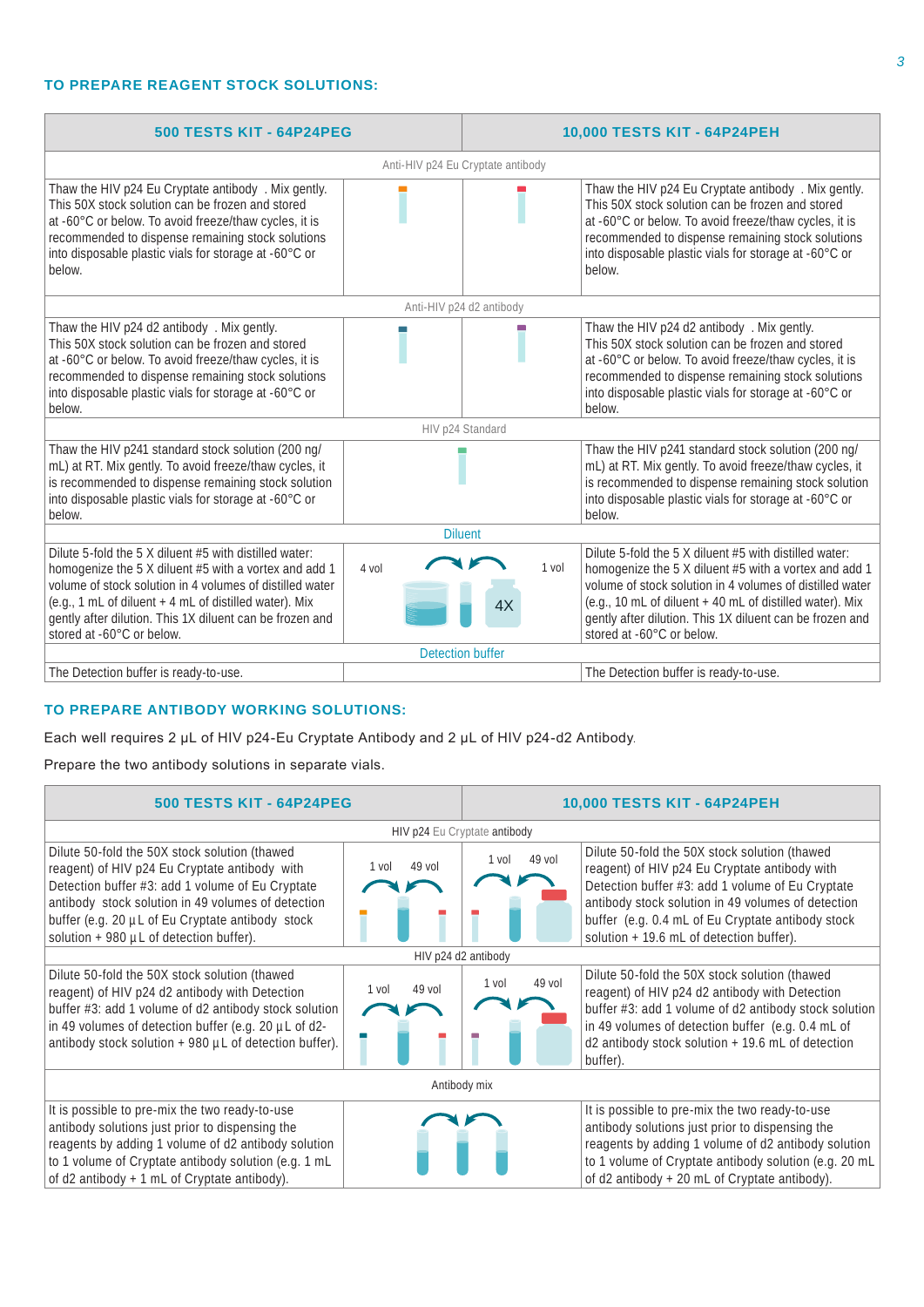#### **TO PREPARE STANDARD WORKING SOLUTIONS:**

- Each well requires 16 µL of standard.
- Dilute the standard stock solution serially with diluent #5 (1X) or in the medium used for the preparation of the samples.
- If culture medium is used to dilute the standard, we recommend to supplement it with serum (2 to 10%) or BSA (0.2 to 1%) in order to avoid HIV p24 sticking to assay plates.
- In order to check for a potential interference effect from your own assay buffer when using the assay for the first time, we highly recommend the parallel preparation of a standard curve in your own supplemented cell culture medium and in diluent #5 (1X).
- In order to counteract any standard sticking, we recommend changing tips between each dilution.

#### A recommended standard dilution procedure is listed and illustrated below:

Dilute the standard stock solution 20-fold with diluent; this yields the Standard Max solution (10,000 pg/mL)

Dilute the standard stock solution 20-fold with diluent #5 (1X) to prepare high standard (Std 7): e.g. take 10 µL of standard stock solution and add it to 190 µL of diluent #5 (1X). Mix gently.

Use the high standard (Std 7) to prepare the standard curve using 1/2.4 serial dilutions as follows:

- Dispense 140 µL of diluent #5 (1X) in each vial from Std 6 to Std 0.
- Add 100 µL of standard to 140 µL of diluent #5 (1X), mix gently and repeat the 1/2.4 serial dilution to make standard solutions: std6, std5, std4, std3, std2, std1.

This will create 7 standards for the analyte. Std 0 (Negative control) is diluent #5 (1X) or appropriate culture medium alone.



| <b>STANDARD</b>                | <b>SERIAL DILUTIONS</b>                           | <b>HIV p24 WORKING</b><br><b>SOLUTIONS (pg/mL)</b> |
|--------------------------------|---------------------------------------------------|----------------------------------------------------|
| <b>Standard Stock solution</b> | Thawed stock solution                             | 200 000                                            |
| Standard 7                     | 10 µL Standard stock Solution + 190 µL diluent 1X | 10 000                                             |
| Standard 6                     | 100 µL standard $7 + 140$ µL lysis buffer 1X      | 4 1 6 7                                            |
| Standard 5                     | 100 µL standard 6 + 140 µL lysis buffer 1X        | 1736                                               |
| Standard 4                     | 100 µL standard 5 + 140 µL lysis buffer 1X        | 723                                                |
| Standard 3                     | 100 µL standard 4 + 140 µL lysis buffer 1X        | 301                                                |
| Standard 2                     | 100 µL standard $3 + 140$ µL lysis buffer 1X      | 126                                                |
| Standard 1                     | 100 µL standard 2 + 140 µL lysis buffer 1X        | 52                                                 |
| Standard 0                     | 140 µL lysis buffer 1X                            |                                                    |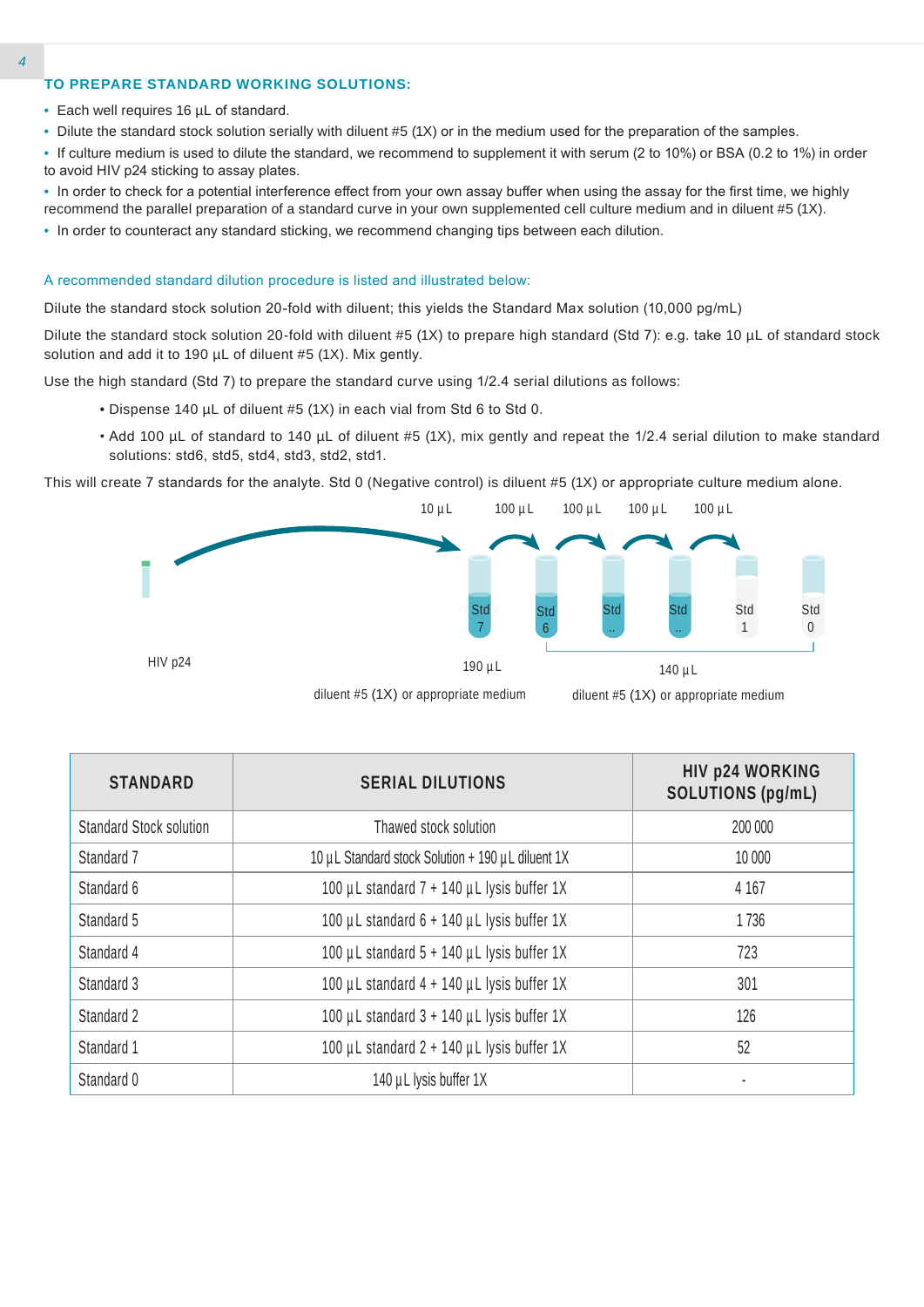#### **TO PREPARE SAMPLES:**

• Each well requires 16 µL of sample.

• Just after their collection, put the samples at 4°C and test them immediately. For later use, samples should be dispensed into disposable plastic vials and stored at -60°C or below. Avoid multiple freeze/thaw cycles.

• Samples with a concentration above the highest standard (Std 7) must be diluted diluent #5 (1X) in your appropriate sample medium, prepared, as recommended above.

• To obtain additional information or support, please contact the HTRF technical support team at cisbio.com/contact-us

## **ASSAY PROTOCOL**

|                   | Standard (Std 0 - Std 7)                                                           | <b>Samples</b>                                      |  |  |  |
|-------------------|------------------------------------------------------------------------------------|-----------------------------------------------------|--|--|--|
| Step              | Dispense 16 µL of each HIV p24 standard<br>(Std 0 - Std 7) into each standard well | Dispense 16 µL of each sample into each sample well |  |  |  |
| Step <sub>2</sub> | Add 2 µL of HIV p24 d2 antibody working solution to all wells                      |                                                     |  |  |  |
| Step 3            | Add 2 µL of HIV p24 Eu Cryptate antibody working solution to all wells             |                                                     |  |  |  |
| Step              | Seal the plate and incubate 2h @ RT                                                |                                                     |  |  |  |
| Step 5            | Remove the plate sealer and read on an HTRF <sup>®</sup> compatible reader         |                                                     |  |  |  |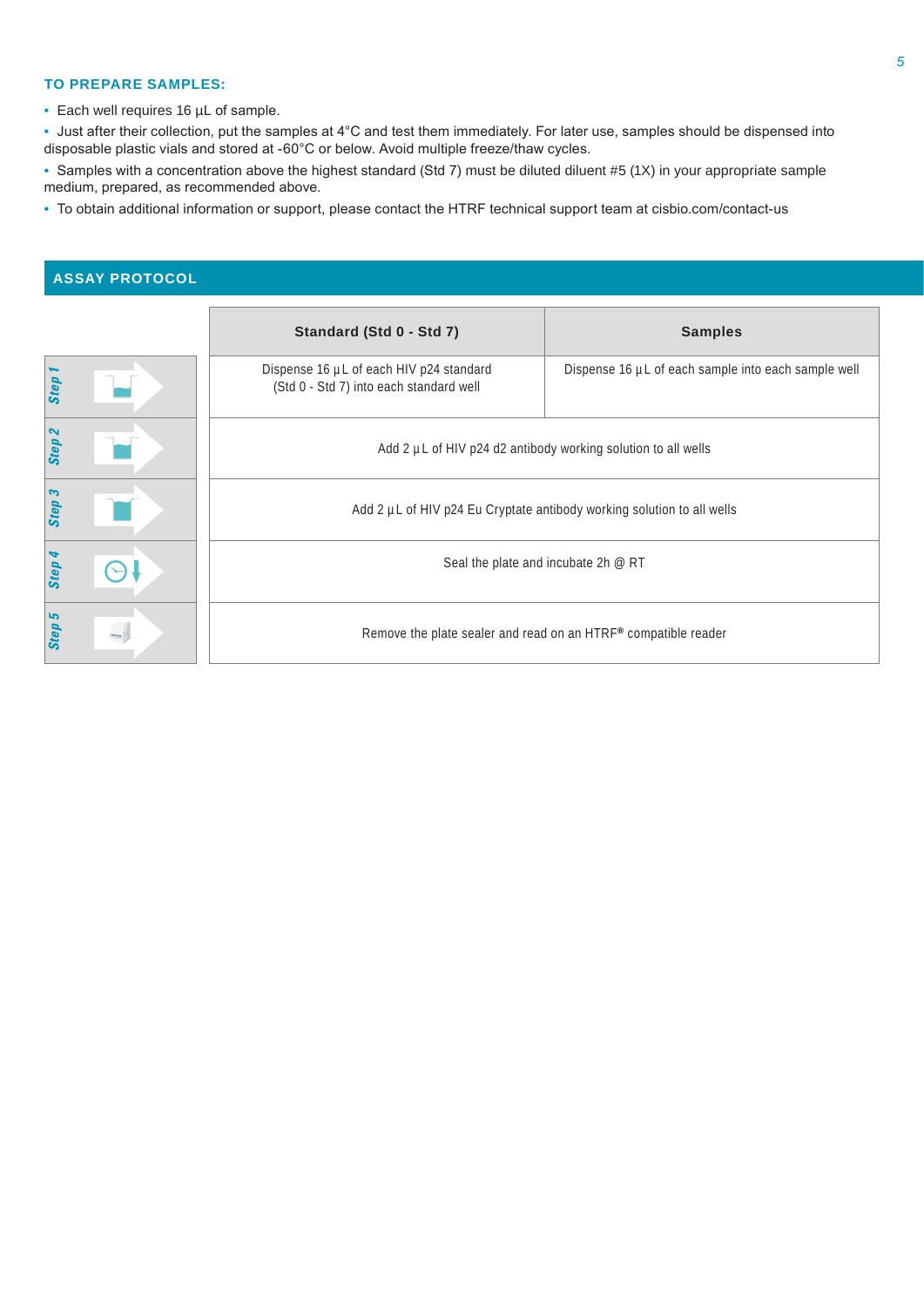|              | 1                                           | $\overline{2}$ | 3              | 4                                                                                                                           | 5              | $6\phantom{1}$ |
|--------------|---------------------------------------------|----------------|----------------|-----------------------------------------------------------------------------------------------------------------------------|----------------|----------------|
|              | 16 µL Std 0 (Negative control)              |                |                | 16 µL Sample 1                                                                                                              |                |                |
| A            | 2 µL HIV p24-d2<br>2 µL HIV p24-Eu Cryptate | Repeat Well A1 | Repeat Well A1 | 2 µL HIV p24-d2<br>2 µL HIV p24-Eu Cryptate                                                                                 | Repeat Well A4 | Repeat Well A4 |
|              | 16 µL Std 1                                 |                |                | 16 µL Sample 2                                                                                                              |                |                |
| $\mathbf{B}$ | 2 µL HIV p24-d2<br>2 µL HIV p24-Eu Cryptate | Repeat Well B1 | Repeat Well B1 | 2 µL HIV p24-d2<br>2 µL HIV p24-Eu Cryptate                                                                                 | Repeat Well B4 | Repeat Well B4 |
|              | 16 µL Std 2                                 |                |                | 16 µL Sample 3                                                                                                              |                |                |
| $\mathbf c$  | 2 µL HIV p24-d2<br>2 µL HIV p24-Eu Cryptate | Repeat Well C1 | Repeat Well C1 | 2 µL HIV p24-d2<br>2 µL HIV p24-Eu Cryptate                                                                                 | Repeat Well C4 | Repeat Well C4 |
|              | 16 µL Std                                   |                |                | 16 µL Sample                                                                                                                |                |                |
| D            | 2 µL HIV p24-d2<br>2 µL HIV p24-Eu Cryptate | Repeat Well D1 | Repeat Well D1 | 2 µL HIV p24-d2<br>2 µL HIV p24-Eu Cryptate                                                                                 | Repeat Well D4 | Repeat Well D4 |
|              | $16 \mu$ LStd                               |                |                | 16 µL Sample                                                                                                                |                |                |
| E            | 2 µL HIV p24-d2<br>2 µL HIV p24-Eu Cryptate | Repeat Well E1 | Repeat Well E1 | 2 µL HIV p24-d2<br>2 µL HIV p24-Eu Cryptate                                                                                 | Repeat Well E4 | Repeat Well E4 |
|              | 16 µL Std                                   |                |                | 16 µL Sample                                                                                                                |                |                |
| F            | 2 µL HIV p24-d2<br>2 µL HIV p24-Eu Cryptate | Repeat Well F1 | Repeat Well F1 | 2 µL HIV p24-d2<br>2 µL HIV p24-Eu Cryptate                                                                                 | Repeat Well F4 | Repeat Well F4 |
|              | 16 µL Std                                   |                |                | 16 µL Sample                                                                                                                |                |                |
| G            | 2 µL HIV p24-d2<br>2 µL HIV p24-Eu Cryptate | Repeat Well G1 | Repeat Well G1 | $2 \mu L$ HIV p24- $\alpha$<br>2 µL HIV p24-Eu                                                                              | Repeat Well G4 | Repeat Well G4 |
|              | 16 µL Std                                   |                |                | $1   2   3   4 \sqrt{6   7   8   9   10   11   12   13   14   15   16   17   18   19   20   21   22   23   24}$<br>$16 \mu$ |                |                |
| H            | 2 µL HIV p24-d2<br>2 µL HIV p24-Eu Cryptate | Repeat Well H1 | Repeat Well H1 | $\frac{B}{C}$<br>$2 \mu L$                                                                                                  |                |                |

H I J K L M N O P Q